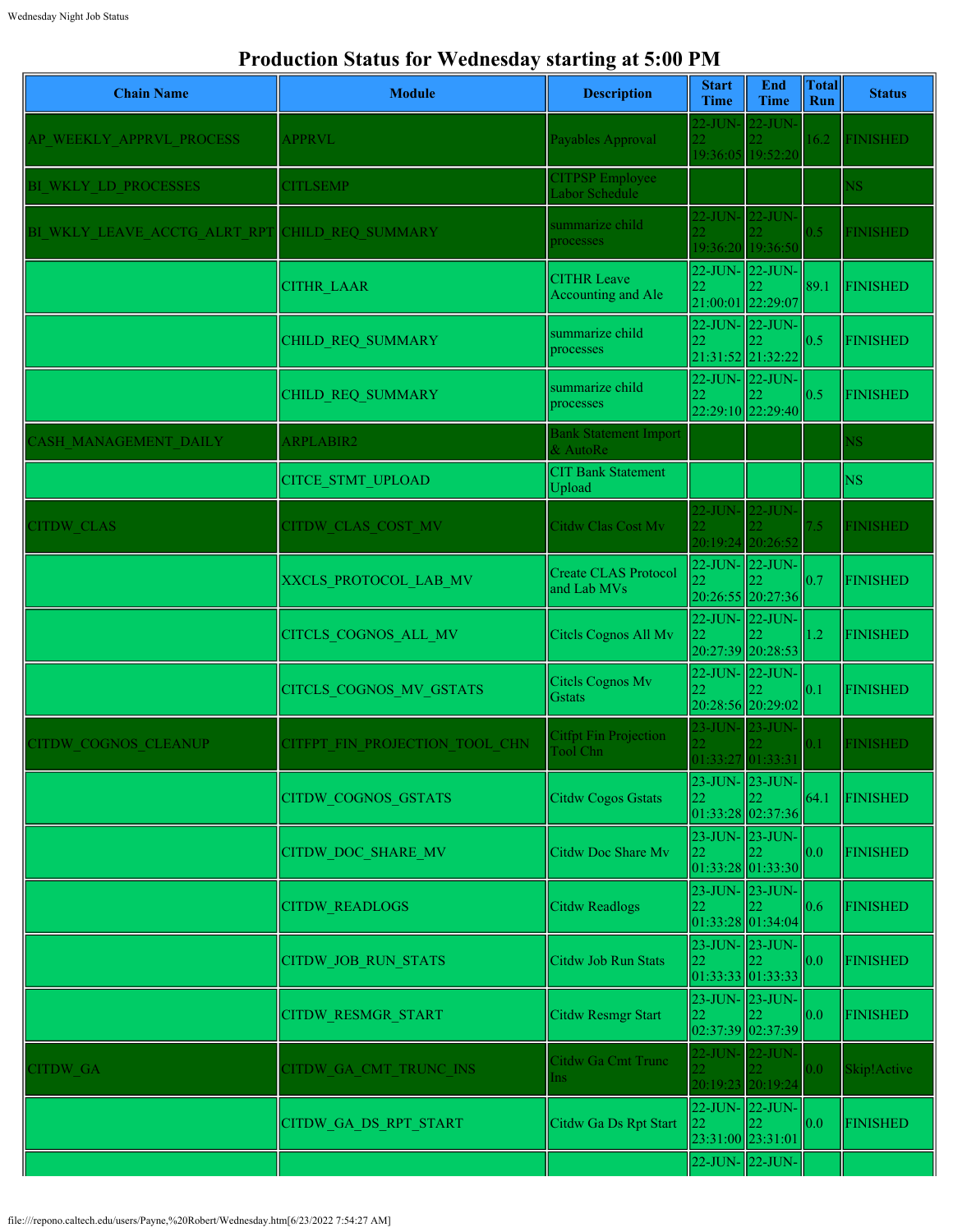|          | CITDW GA CMT TRUNC INS       | Citdw Ga Cmt Trunc<br>Ins       | 22                       | 22.<br>23:31:04 23:39:40                                 | 8.6            | <b>FINISHED</b> |
|----------|------------------------------|---------------------------------|--------------------------|----------------------------------------------------------|----------------|-----------------|
|          | <b>CITDW GA LOAD SEC</b>     | Citdw Ga Load Sec               | 22                       | 22-JUN- 22-JUN-<br>23:39:43 23:48:53                     | 9.2            | <b>FINISHED</b> |
|          | CITDW_GA_SEC_LOAD_CNTRL      | Citdw Ga Sec Load<br>Cntrl      | 22<br>23:48:56 00:02:51  | $22$ -JUN- $\vert$ 23-JUN-                               | 13.9           | FINISHED        |
|          | CITDW_GA_MNTHLY_UPLD         | Citdw Ga Mnthly Upld            | 22<br> 00:02:54 00:03:01 | $23$ -JUN- $\vert$ 23-JUN-                               | 0.1            | <b>FINISHED</b> |
|          | CITDW_GA_DS_RPT_END          | Citdw Ga Ds Rpt End             | 22                       | 23-JUN-23-JUN-<br>00:03:04 00:03:05                      | 0.0            | <b>FINISHED</b> |
|          | CITDW SEC COGNOS RPT RUNS MV | Citdw Sec Cognos Rpt<br>Runs Mv | 22.                      | 23-JUN- 23-JUN-<br> 00:03:08 00:04:46                    | 1.6            | <b>FINISHED</b> |
|          | CITDW_SEC_MV_GSTATS          | <b>Citdw Sec Mv Gstats</b>      | 22                       | $23$ -JUN- $23$ -JUN-<br>00:04:48 00:04:51               | 0.1            | <b>FINISHED</b> |
| CITDW GL | CITDW GL DS RPT END          | Citdw Gl Ds Rpt End             | $\overline{22}$          | 22-JUN- 22-JUN-<br>19:24:05 19:24:06                     | 0.0            | <b>INACTIVE</b> |
|          | CITDW_GL_DS_RPT_START        | Citdw Gl Ds Rpt Start           | 22                       | $22$ -JUN- $\vert$ 22-JUN-<br>19:24:05 19:24:06          | 0.0            | <b>INACTIVE</b> |
|          | CITDW_GL_ETL                 | Citdw Gl Etl                    | 22                       | $22$ -JUN- $\vert$ 22-JUN-<br>19:24:05 19:24:06          | 0.0            | <b>INACTIVE</b> |
|          | CITDW GL JE MV               | Citdw Gl Je Mv                  | 22                       | $22$ -JUN- $\vert$ 22-JUN-<br>19:24:05 19:24:06          | 0.0            | <b>INACTIVE</b> |
|          | <b>CITDW GL MV GSTATS</b>    | <b>Citdw Gl Mv Gstats</b>       |                          | $22$ -JUN- $22$ -JUN-<br>19:24:05 19:24:06               | 0.0            | <b>INACTIVE</b> |
|          | CITDW GL VAL TRIG            | Citdw Gl Val Trig               | 22                       | 22-JUN-22-JUN-<br>19:24:05 19:24:06                      | 0.0            | <b>INACTIVE</b> |
| CITDW HR | CITDW HR DS RPT START        | <b>Citdw Hr Ds Rpt Start</b>    | 22.                      | $22$ -JUN- $22$ -JUN-<br>19:24:07 19:24:08               | 0.0            | <b>FINISHED</b> |
|          | <b>CITDW PAYROLL ETL</b>     | Citdw Payroll Etl               | 22.                      | 22-JUN-22-JUN-<br>19:24:11 19:35:07                      | $ 10.9\rangle$ | <b>FINISHED</b> |
|          | <b>CITDW HR ETL</b>          | Citdw Hr Etl                    |                          | $22$ -JUN- $\vert$ 22-JUN-<br>19:35:10 20:36:27          | 61.3           | <b>FINISHED</b> |
|          | <b>CITDW HR EXT PEOPLE</b>   | Citdw Hr Ext People             | 22                       | 22-JUN- 22-JUN-<br>20:36:30 20:36:33                     | 0.1            | <b>FINISHED</b> |
|          | CITDW HR VAL DTL TRIG        | Citdw Hr Val Dtl Trig           | 22                       | 22-JUN- 22-JUN-<br>$\mathsf{I}22$<br>$20:36:35$ 20:36:35 | 0.0            | Skip!DayofWk    |
|          | <b>CITDW HR VAL TRIG</b>     | Citdw Hr Val Trig               | 22                       | $22$ -JUN- $\vert$ 22-JUN-<br>20:36:36 20:36:38          | 0.0            | <b>FINISHED</b> |
|          | <b>CITDW SEC HR LOAD</b>     | Citdw Sec Hr Load               | 22.                      | 22-JUN- 22-JUN-<br>20:36:36 20:39:12                     | 2.6            | <b>FINISHED</b> |
|          | CITDW_FRI_PERSON_MV          | Citdw Fri Person Mv             | 22                       | $ 22$ -JUN- $ 22$ -JUN-<br>20:36:37 20:36:43             | 0.1            | <b>FINISHED</b> |
|          |                              |                                 |                          |                                                          |                |                 |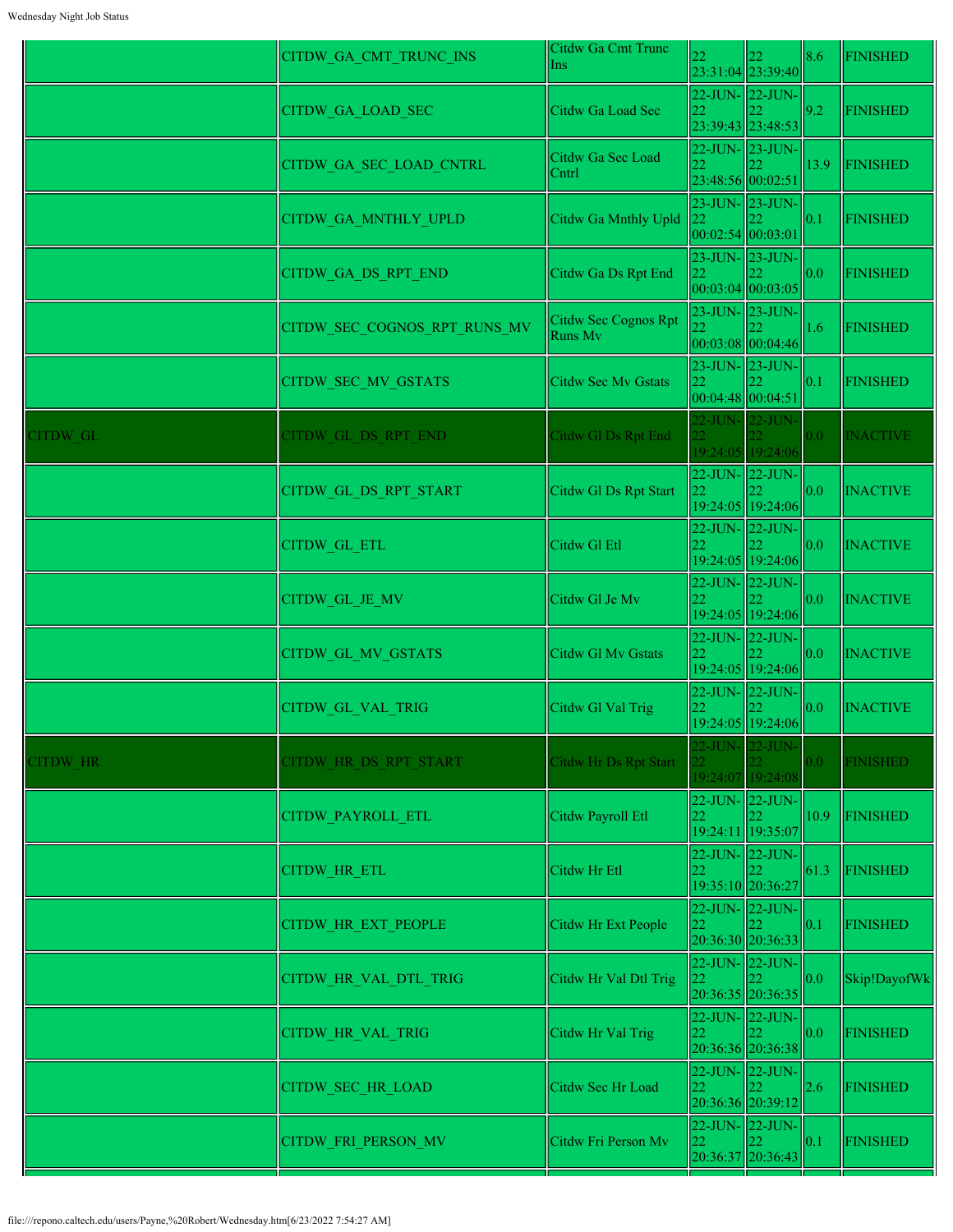|                   | CITDW_GA_AB_VAL_TRIG       | Citdw Ga Ab Val Trig           | 22-JUN- 22-JUN-<br>22<br>21:11:23 21:21:25                     | 22 | 10.0             | FINISHED        |
|-------------------|----------------------------|--------------------------------|----------------------------------------------------------------|----|------------------|-----------------|
|                   | <b>CITDW DEL PTA</b>       | Citdw Del Pta                  | $22$ -JUN- $\vert$ 22-JUN-<br>22<br>21:11:23 21:11:26          | 22 | 0.1              | <b>FINISHED</b> |
|                   | CITDW PO DS RPT START      | Citdw Po Ds Rpt Start          | 22-JUN- 22-JUN-<br>22<br>20:19:24 20:19:25                     |    | 0.0              | <b>FINISHED</b> |
| <b>ITDW PO AP</b> | CITDW GA CMN B ETL         | Citdw Ga Cmn B Etl             | 22-JUN- 22-JUN-<br>22<br>20:19:24 21:11:20                     |    | 51.9             | <b>FINISHED</b> |
| <b>ITDW P53</b>   | <b>EOC FOR CITDW P53</b>   | Eoc For Citdw P53              | 22-JUN- 22-JUN-<br>20:36:30 20:36:31                           |    | 0.0              | <b>INACTIVE</b> |
|                   | CITDW_LD_DS_RPT_END        | Citdw Ld Ds Rpt End            | $22$ -JUN- $ 22$ -JUN- $ $<br>22<br>23:48:30 23:48:31          |    | 0.0              | FINISHED        |
|                   | <b>CITDW LD MV GSTATS</b>  | Citdw Ld Mv Gstats             | 22-JUN-22-JUN-<br>22<br>23:48:07 23:48:27                      |    | 0.3              | FINISHED        |
|                   | CITDW_LD_ALL_MV            | Citdw Ld All Mv                | 22-JUN- 22-JUN-<br>22<br>23:28:17 23:48:04                     |    | 19.8             | <b>FINISHED</b> |
|                   | CITDW_GA_NIH_SAL_CAP_MV    | Citdw GA NIH SAL<br><b>CAP</b> | 22-JUN- 22-JUN-<br>22<br>23:27:15 23:28:12                     |    | 0.9              | <b>FINISHED</b> |
|                   | CITDW_LD_SUM_ETL           | Citdw Ld Sum Etl               | 22-JUN- 22-JUN-<br>22<br>22:39:09 23:27:11                     |    | 48.0             | FINISHED        |
|                   | <b>CITDW LD ETL</b>        | Citdw Ld Etl                   | 22-JUN-22-JUN-<br>22<br>21:11:43 22:39:06                      |    | 87.4             | FINISHED        |
| <b>ITDW LD</b>    | CITDW LD DS RPT START      | Citdw Ld Ds Rpt Start          | 22-JUN- 22-JUN-<br>20:36:31 20:36:32                           |    | 0.0 <sub>1</sub> | <b>FINISHED</b> |
|                   | CITDW_HR_DS_RPT_END        | Citdw Hr Ds Rpt End            | 23-JUN-23-JUN-<br>22<br> 01:31:17 01:31:18                     |    | 0.0              | <b>FINISHED</b> |
|                   | CITDW_HR_MV_GSTATS         | Citdw Hr Mv Gstats             | $23$ -JUN- $\vert 23$ -JUN- $\vert$<br>22<br>01:31:00 01:31:14 |    | 0.2              | <b>FINISHED</b> |
|                   | <b>CITDW HR ALL MV</b>     | Citdw Hr All Mv                | $23$ -JUN- $ 23$ -JUN- $ $<br>22<br> 00:00:12 01:30:58         |    | 90.8             | FINISHED        |
|                   | <b>CITDW SEC COG ROLES</b> | Citdw Sec Cog Roles            | 22-JUN-22-JUN-<br>22<br>20:39:27 20:39:30                      |    | 0.1              | <b>FINISHED</b> |
|                   | CITDW_SEC_LDAP_USERS       | Citdw Sec Ldap Users           | 22-JUN- 22-JUN-<br>22<br>20:39:16 20:39:24                     |    | 0.1              | <b>FINISHED</b> |
|                   | <b>CITDW HR EXT PEOPLE</b> | Citdw Hr Ext People            | 22-JUN- 22-JUN-<br>22<br>20:36:57 20:37:00                     |    | 0.1              | <b>FINISHED</b> |
|                   | CITDW_FRI_MV_GSTATS        | Citdw Fri Mv Gstats            | 22-JUN-22-JUN-<br>22<br>20:36:53 20:36:55                      |    | 0.0              | <b>FINISHED</b> |
|                   | CITDW_FRI_COMP_SUM         | Citdw Fri Comp Sum             | 22-JUN-22-JUN-<br>22<br>20:36:53 20:44:33                      |    | 7.7              | <b>FINISHED</b> |
|                   | CITDW_FRI_ALL_PERSON_MV    | Citdw Fri All Person<br>Mv     | 22-JUN-22-JUN-<br>22<br>20:36:46 20:36:50                      |    | 0.1              | FINISHED        |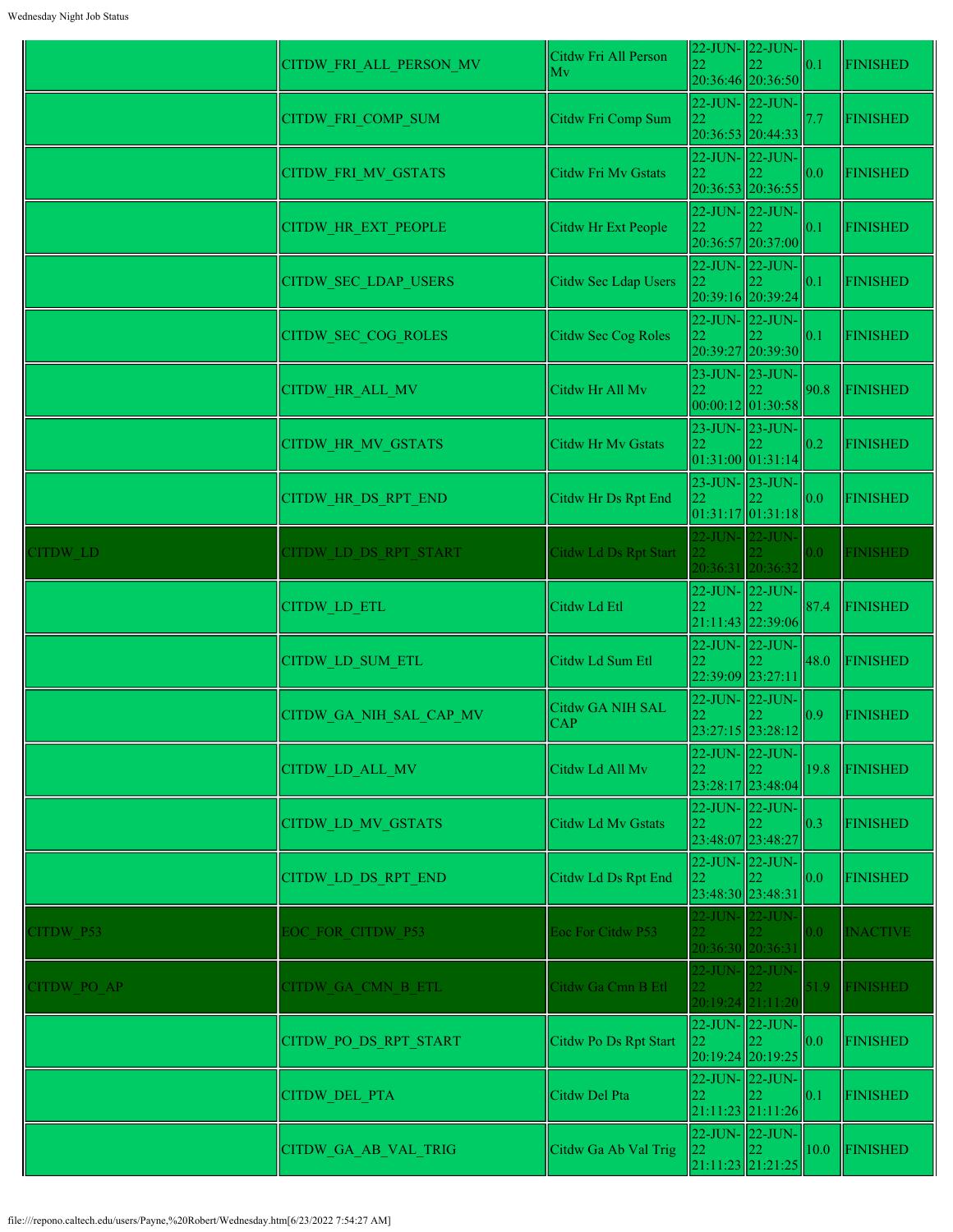|                            | CITDW_PO_ETL              | Citdw Po Etl                                             | 22                      | 22-JUN- 22-JUN-<br>$21:11:29$ 23:14:13           |                   | $122.7$ FINISHED |
|----------------------------|---------------------------|----------------------------------------------------------|-------------------------|--------------------------------------------------|-------------------|------------------|
|                            | CITDW_AP_DS_RPT_START     | Citdw Ap Ds Rpt Start                                    | 22                      | 22-JUN- 22-JUN-<br>$23:14:16$  23:14:18          | 0.0               | <b>FINISHED</b>  |
|                            | CITDW_PO_MV               | Citdw Po Mv                                              | 22                      | $22$ -JUN- $\vert$ 22-JUN-<br>23:14:16 23:15:49  | 1.6               | <b>FINISHED</b>  |
|                            | CITDW_AP_ETL              | Citdw Ap Etl                                             | 22                      | 22-JUN- 22-JUN-<br>23:14:21 23:30:56             | 16.6              | FINISHED         |
|                            | CITDW_PO_MV_GSTATS        | <b>Citdw Po My Gstats</b>                                | 22<br>23:15:53 23:16:01 | $22$ -JUN- $\vert$ 22-JUN-                       | 0.1               | <b>FINISHED</b>  |
|                            | <b>CITDW PO VAL TRIG</b>  | Citdw Po Val Trig                                        | 22                      | 22-JUN-22-JUN-<br>23:16:03 23:16:05              | 0.0               | <b>FINISHED</b>  |
|                            | CITDW PO DS RPT END       | Citdw Po Ds Rpt End                                      | 22                      | 22-JUN- 22-JUN-<br>23:16:08 23:16:09             | 0.0               | <b>FINISHED</b>  |
|                            | CITDW_AP_INV_LIGO_MV      | Citdw Ap Inv Ligo Mv                                     | 22                      | 22-JUN- 22-JUN-<br>23:31:00 23:37:03             | 6.1               | <b>FINISHED</b>  |
|                            | CITDW_AP_INV_PO_MV        | Citdw Ap Inv Po Mv                                       | 22                      | 22-JUN- 23-JUN-<br>23:31:00 00:12:54             | 41.9              | <b>FINISHED</b>  |
|                            | CITDW_AP_TRVL_MV          | Citdw Ap Trvl Mv                                         | 22                      | 23-JUN- 23-JUN-<br> 00:12:57 00:15:40            | 2.7               | <b>FINISHED</b>  |
|                            | CITDW AP DS RPT END       | Citdw Ap Ds Rpt End                                      |                         | 23-JUN- 23-JUN-<br>00:15:43 00:15:44             | 0.0               | <b>FINISHED</b>  |
|                            | CITDW AP MV GSTATS        | Citdw Ap Mv Gstats                                       | 22                      | $23$ -JUN- $\vert$ 23-JUN-<br> 00:15:47 00:16:26 | 0.7               | <b>FINISHED</b>  |
|                            | CITDW_AP_VAL_TRIG         | Citdw Ap Val Trig                                        | 22                      | 23-JUN- 23-JUN-<br> 00:16:29 00:16:30            | $\vert 0.0 \vert$ | <b>FINISHED</b>  |
| <b>CITGMS PTA DAILY</b>    | CITGMS ALIAS DAILY UPDATE | <b>CIT GMS PTA Daily</b><br>Checking                     |                         | 23-JUN- 23-JUN-<br>00:30:02 00:38:55             | 8.9               | <b>FINISHED</b>  |
| CITPY ACCRUALS RUN FRIDAYS | CHILD REQ SUMMARY         | summarize child<br>processes                             | $\overline{22}$         | 22-JUN- 22-JUN-<br>19:36:20 19:36:50             | 0.5               | <b>FINISHED</b>  |
|                            | CHILD REQ SUMMARY         | summarize child<br>processes                             | 22<br>21:31:52 21:32:22 | 22-JUN- 22-JUN-                                  | 0.5               | <b>FINISHED</b>  |
|                            | CITHR KEY STAFF PKG       | <b>CITHR Retirement</b><br>Element Automation<br>Process | 22<br>21:45:32 21:47:31 | 22-JUN- 22-JUN-                                  | 2.0               | <b>FINISHED</b>  |
|                            | CHILD REQ SUMMARY         | summarize child<br>processes                             | 22                      | 22-JUN- 22-JUN-<br>22:29:10 22:29:40             | 0.5               | <b>FINISHED</b>  |
|                            | <b>CITHR ACCRUAL</b>      | <b>CITHR Weekly</b><br>Vacation and Sick                 |                         |                                                  |                   | <b>NS</b>        |
|                            | <b>CITHR ACCRUALS</b>     | <b>CITHR Kronos Weekly</b><br>Leave Accr                 |                         |                                                  |                   | <b>NS</b>        |
|                            | FRIDAY CITPY CAL WK TAL   | <b>CITPY Total Salary</b><br>Calculation                 |                         |                                                  |                   | <b>NS</b>        |
| CNTRL FIN_ONE_A            | CITIC LOAD PERI           | 4m CITIC: Load<br>Peripheral Charges                     |                         | 22-JUN- 22-JUN-                                  | 1.8               | <b>FINISHED</b>  |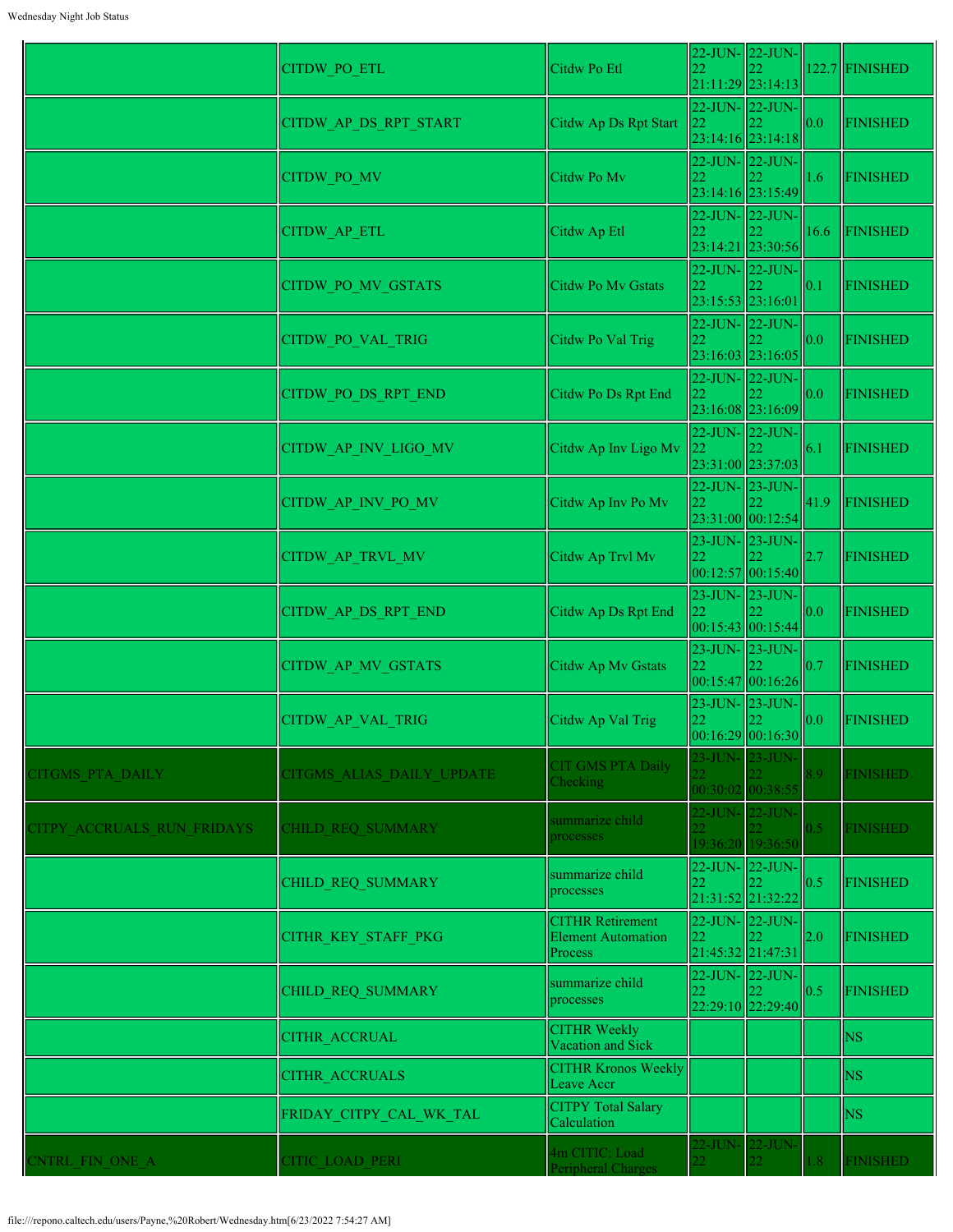|                             |                                                 | 19:29:26 19:31:12                                     |                                                    |      |                 |
|-----------------------------|-------------------------------------------------|-------------------------------------------------------|----------------------------------------------------|------|-----------------|
| CITIC_PPLANT_INTERFACE      | CITIC: Physical Plant<br>IC Inter               | 22                                                    | 22-JUN-22-JUN-<br>19:31:15 20:00:09                | 28.9 | <b>ABORTED</b>  |
| CITIC_VALID_PERI            | <b>CITIC: Validate</b><br>Peripheral Cha        | 22-JUN-22-JUN-<br>22<br>20:00:11 20:01:21             |                                                    | 1.2  | <b>FINISHED</b> |
| <b>CITPRK SBS PRC</b>       | <b>CITPRK Parking Fees</b><br><b>IC</b> Extract | 20:00:11 20:00:11                                     | $22$ -JUN- $ 22$ -JUN-                             | 0.0  | Skip!RunCal     |
| SBS_INTERFACE_GL_OGM        | SBS interface to GL<br>and OGM                  | 22-JUN- 22-JUN-<br>22<br>20:01:23 20:03:21            |                                                    | 2.0  | <b>FINISHED</b> |
| CITIC_INSERT_TO_PA_TRX_INT  | <b>CITIC:</b> Insert to PA<br>Transactio        | 22-JUN- 22-JUN-<br>22                                 | 20:03:23 20:03:50                                  | 0.5  | <b>FINISHED</b> |
| <b>CITIC MAIL</b>           | <b>CITIC Mail Batch</b><br>Report               | 22                                                    | $22$ -JUN- $\vert$ 22-JUN-<br>20:03:52 20:04:12    | 0.3  | <b>FINISHED</b> |
| CITIC_CARD_TRANSACTIONS     | <b>CITIC Campus Card</b><br>Transactions        | 22-JUN-22-JUN-<br>22<br>20:04:14 20:06:41             |                                                    | 2.5  | <b>FINISHED</b> |
| <b>CITIC MONDAY REPORTS</b> | <b>Internal Charges</b><br>Reports              | 22                                                    | $22$ -JUN- $\vert$ 22-JUN-<br>$20:04:14$ 20:04:19  | 0.1  | <b>FINISHED</b> |
| <b>CITAR OGM INTERFACE</b>  | Interface POETA from<br>AR to OGM               | 22-JUN- 22-JUN-                                       | $20:06:43$ 20:07:15                                | 0.5  | <b>FINISHED</b> |
| CITMGS RESET PATRX INT STAT | <b>CIT Reset Interface</b><br>Status fro        | 22-JUN- 22-JUN-                                       | 20:07:17 20:07:46                                  | 0.5  | <b>FINISHED</b> |
| PAXTRTRX AR RECEIPTS        | <b>PRC: Transaction</b><br>Import               |                                                       | $22$ -JUN- $22$ -JUN-<br>20:07:48 20:07:55         | 0.1  | <b>FINISHED</b> |
| PAXTRTRX_CAMPUS_CARD        | <b>PRC: Transaction</b><br>Import               | 22-JUN-22-JUN-                                        | 20:07:58 20:08:03                                  | 0.1  | <b>FINISHED</b> |
| PAXTRTRX DINING SERVICES    | <b>PRC: Transaction</b><br>Import               | 22                                                    | $22$ -JUN- $\ $ 22-JUN-<br>$20:08:05$ 20:08:10     | 0.1  | <b>FINISHED</b> |
| PAXTRTRX GRAD TUITION       | <b>PRC: Transaction</b><br>Import               | 22                                                    | 22-JUN-22-JUN-<br>$20:08:12$ 20:08:16              | 0.1  | <b>FINISHED</b> |
| PAXTRTRX TELECOMMUNICATIONS | <b>PRC: Transaction</b><br>Import               | 22                                                    | $22$ -JUN- $\vert$ 22-JUN-<br>20:08:18 20:08:28    | 0.2  | <b>FINISHED</b> |
| PAXTRTRX LIBRARY            | <b>PRC: Transaction</b><br>Import               | 22                                                    | 22-JUN- 22-JUN-<br>20:08:30 20:08:34               | 0.1  | <b>FINISHED</b> |
| PAXTRTRX GYM                | <b>PRC: Transaction</b><br>Import               | 22<br>20:08:36 20:08:41                               | $22$ -JUN- $\vert$ 22-JUN-                         | 0.1  | <b>FINISHED</b> |
| PAXTRTRX_WEB_IC             | <b>PRC: Transaction</b><br>Import               | $22$ -JUN- $\vert$ 22-JUN-<br>22<br>20:08:43 20:08:53 |                                                    | 0.2  | <b>FINISHED</b> |
| PAXTRTRX WIC BATCH          | <b>PRC: Transaction</b><br>Import               | 22                                                    | $22$ -JUN- $\vert$ 22-JUN-<br>$20:08:56$  20:09:00 | 0.1  | <b>FINISHED</b> |
| PAXTRTRX BOOKSTORE          | <b>PRC: Transaction</b><br>Import               | 22-JUN- 22-JUN-<br>22                                 | 20:09:02 20:09:06                                  | 0.1  | <b>FINISHED</b> |
|                             | <b>PRC: Transaction</b>                         | 22-JUN- 22-JUN-                                       |                                                    |      |                 |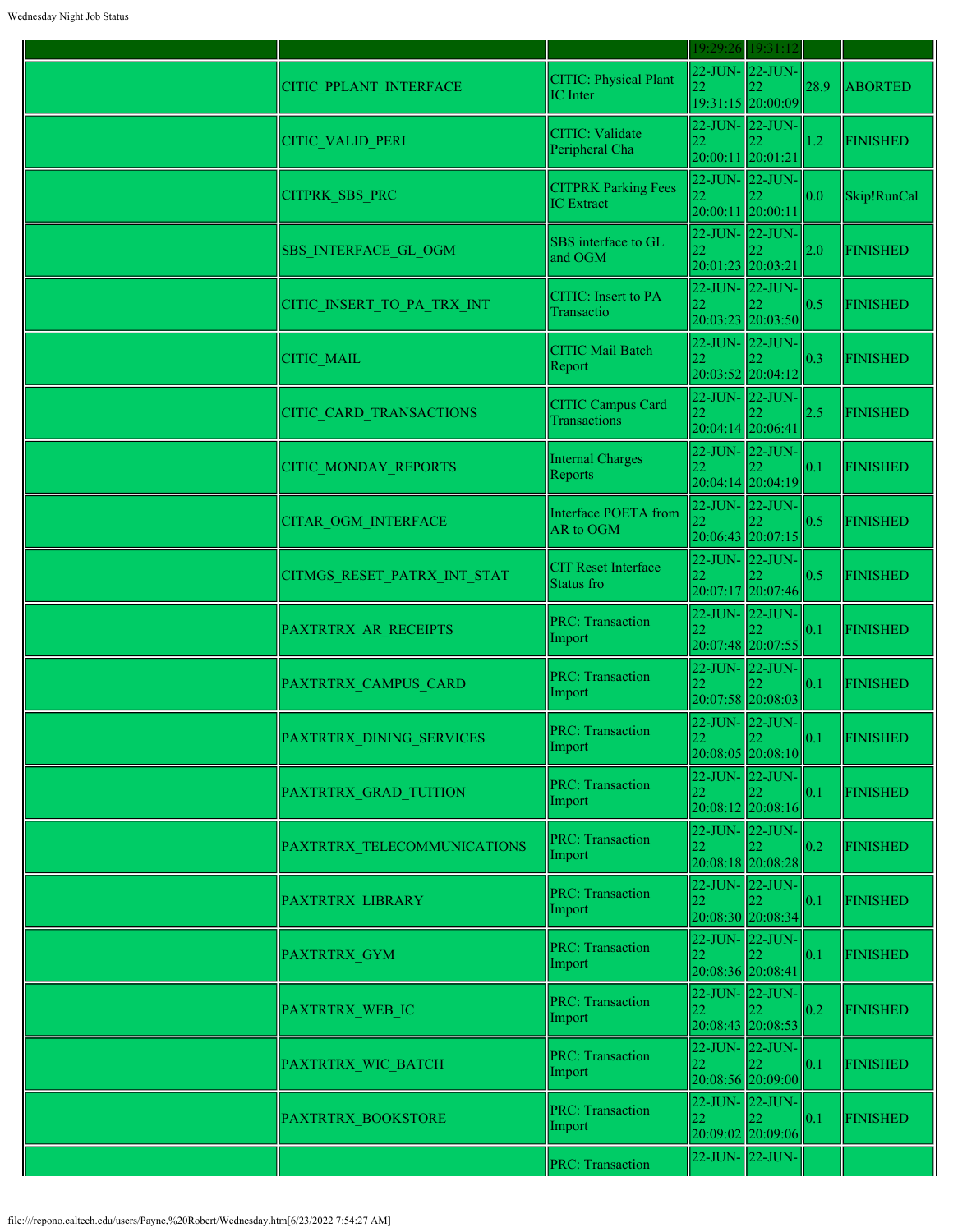| PAXTRTRX_BENEFIT_BILLING  | Import                            | 22<br>20:09:08 20:09:11   | 22                                                   | 0.1           | <b>FINISHED</b> |
|---------------------------|-----------------------------------|---------------------------|------------------------------------------------------|---------------|-----------------|
| PAXTRTRX POST OFFICE      | <b>PRC: Transaction</b><br>Import | 22                        | 22-JUN-22-JUN-<br>20:09:13 20:09:20                  | 0.1           | <b>FINISHED</b> |
| PAXTRTRX PHYS PLANT       | <b>PRC: Transaction</b><br>Import | 22                        | 22-JUN-22-JUN-<br>20:09:23 20:09:40                  | 0.3           | <b>FINISHED</b> |
| PAXTRTRX_WIRED            | <b>PRC: Transaction</b><br>Import | 22                        | 22-JUN-22-JUN-<br>20:09:42 20:09:48                  | 0.1           | <b>FINISHED</b> |
| PAXTRTRX_INFO_TECH_SVCS   | <b>PRC: Transaction</b><br>Import | 22                        | 22-JUN-22-JUN-<br>20:09:51 20:09:56                  | 0.1           | <b>FINISHED</b> |
| PAXTRTRX_ATH              | <b>PRC: Transaction</b><br>Import | 22                        | 22-JUN-22-JUN-<br>20:09:58 20:10:04                  | 0.1           | <b>FINISHED</b> |
| PAXTRTRX TMT              | <b>PRC: Transaction</b><br>Import | 22                        | 22-JUN-22-JUN-<br>20:10:07 20:10:10                  | $ 0.1\rangle$ | <b>FINISHED</b> |
| <b>PAXTRTRX BECKMAN</b>   | <b>PRC: Transaction</b><br>Import | 22<br>20:10:13 20:10:21   | $22$ -JUN- $\vert$ 22-JUN-                           | 0.1           | <b>FINISHED</b> |
| <b>PAXTRTRX SBS</b>       | <b>PRC: Transaction</b><br>Import |                           | 22-JUN-22-JUN-<br>$20:10:23$ 20:10:30                | 0.1           | <b>FINISHED</b> |
| PAXTRTRX CLAS             | <b>PRC: Transaction</b><br>Import | 22                        | 22-JUN- 22-JUN-<br>20:10:32 20:10:36                 | 0.1           | <b>FINISHED</b> |
| PAXTRTRX IMSS ACS         | <b>PRC: Transaction</b><br>Import |                           | $22$ -JUN- $\vert$ 22-JUN-<br>20:10:39 20:10:42      | 0.1           | <b>FINISHED</b> |
| PAXTRTRX BUSINESS FINANCE | <b>PRC: Transaction</b><br>Import |                           | 22-JUN-22-JUN-<br>20:10:44 20:10:47                  | 0.1           | <b>FINISHED</b> |
| PAXTRTRX BUSINESS ACCTG   | <b>PRC: Transaction</b><br>Import | 22                        | 22-JUN- 22-JUN-<br>20:10:49 20:10:52                 | 0.1           | <b>FINISHED</b> |
| PAXTRTRX KNICB BILLING    | <b>PRC: Transaction</b><br>Import | 22                        | $22$ -JUN- $22$ -JUN- $\vert$<br>$20:10:54$ 20:10:57 | 0.1           | <b>FINISHED</b> |
| PAXTRTRX PARK PR DED      | <b>PRC: Transaction</b><br>Import |                           | 22-JUN- 22-JUN-<br>20:10:59 20:11:04                 | 0.1           | <b>FINISHED</b> |
| PAXTRTRX USAGE CONTROLLER | <b>PRC: Transaction</b><br>Import | 22<br>$20:11:07$ 20:11:11 | 22-JUN-22-JUN-                                       | 0.1           | <b>FINISHED</b> |
| PAXTRTRX USAGE PAA        | <b>PRC: Transaction</b><br>Import | 22<br>$20:11:13$ 20:11:21 | 22-JUN-22-JUN-                                       | 0.1           | <b>FINISHED</b> |
| PAXTRTRX_ATHLETICS_CQP    | <b>PRC: Transaction</b><br>Import | 22                        | 22-JUN-22-JUN-<br>20:11:23 20:11:27                  | 0.1           | <b>FINISHED</b> |
| PAXTRTRX CHEM ADMIN       | <b>PRC: Transaction</b><br>Import | 22                        | $22$ -JUN- $\vert$ 22-JUN-<br>$20:11:30$ 20:11:38    | 0.1           | <b>FINISHED</b> |
| CHECK FOR LDM CHAIN       | <b>Test Module</b>                | 22                        | 22-JUN- 22-JUN-<br>$20:11:40$  20:11:45              | 0.1           | <b>FINISHED</b> |
| FIN CITICERR REPORTS      | Citicerr reports                  | 22                        | 22-JUN- 22-JUN-<br>22.<br>20:11:40 20:13:18          | 1.6           | <b>FINISHED</b> |
|                           |                                   |                           |                                                      |               |                 |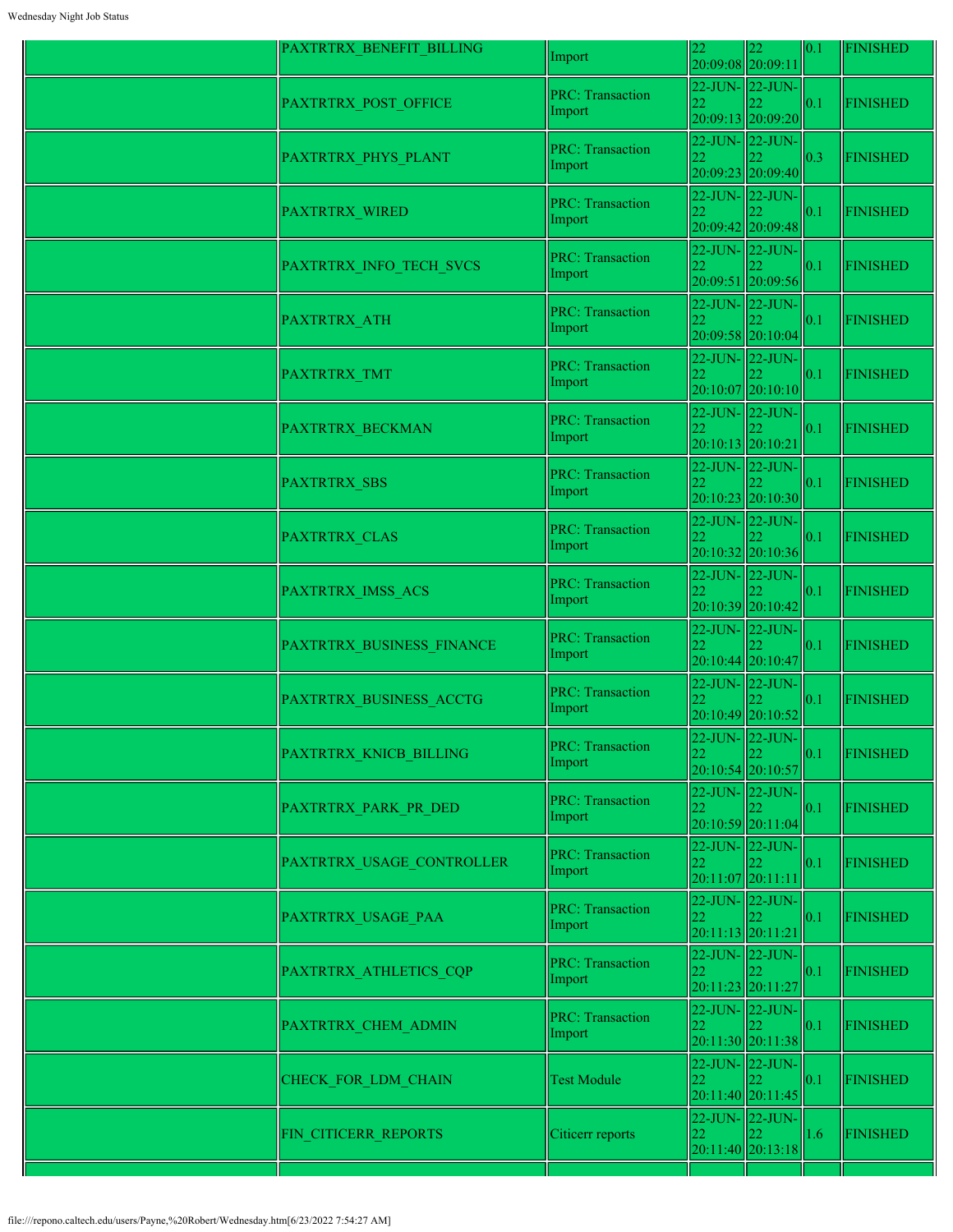|                 | <b>GMSFCUSR</b>              | <b>GMS: Costing and</b><br>Funds Check o                                                               | 22                                        | $22$ -JUN- $\ $ 22-JUN-<br>つつ<br>20:11:47 20:15:19 | 3.5           | <b>FINISHED</b> |
|-----------------|------------------------------|--------------------------------------------------------------------------------------------------------|-------------------------------------------|----------------------------------------------------|---------------|-----------------|
|                 | FIN1A CHILD REQ SUMMARY      | summarize child<br>processes                                                                           | 22                                        | $22$ -JUN- $\vert$ 22-JUN-<br>20:15:21 20:15:52    | 0.5           | <b>FINISHED</b> |
| CNTRL FIN ONE B | <b>CITPOPOI</b>              | <b>CITPO SciQuest</b><br>Purchase Order                                                                | $\overline{22}$                           | 22-JUN- 22-JUN-<br>17:16:01 17:22:16               | 6.3           | <b>FINISHED</b> |
|                 | <b>CITPOPOI</b>              | <b>CITPO SciQuest</b><br><b>Purchase Order</b>                                                         | 22                                        | $22$ -JUN- $\vert$ 22-JUN-<br>18:15:01 18:20:13    | 5.2           | <b>FINISHED</b> |
|                 | CITFA ASSET DETAIL REPORT    | Request Chain<br>CITFA ASSET DETA                                                                      | 22<br>19:29:26 19:29:31                   | $22$ -JUN- $\vert$ 22-JUN-                         | 0.1           | <b>FINISHED</b> |
|                 | CITAP CT INVOICE LINE INSERT | <b>CITAP CT Invoice</b><br>Line Insert                                                                 | 22                                        | $22$ -JUN- $\vert$ 22-JUN-<br>19:29:33 19:29:41    | 0.1           | <b>FINISHED</b> |
|                 | CITAP CT INVOICE IMPORT      | <b>CITAP Cost Transfer</b><br>Invoice Interface                                                        |                                           | 22-JUN- 22-JUN-<br>19:29:43 19:32:14               | 2.5           | <b>FINISHED</b> |
|                 | CITAP CT POST INTERFACE UPD  | <b>CITAP Cost Transfer</b><br>Post-interface Update                                                    |                                           | $22$ -JUN- $\vert$ 22-JUN-<br>19:32:16 19:32:19    | 0.1           | <b>FINISHED</b> |
|                 | <b>CITPOPOI</b>              | <b>CITPO SciQuest</b><br>Purchase Order                                                                | 22                                        | $22$ -JUN- $\vert$ 22-JUN-<br>19:32:21 19:36:03    | 3.7           | <b>FINISHED</b> |
|                 | <b>XLAACCPB</b>              | <b>Create Accounting</b>                                                                               | 22-JUN-22-JUN-<br>22                      | 19:33:52 19:35:39                                  | 1.8           | <b>FINISHED</b> |
|                 | <b>APPRVL</b>                | Payables Approval                                                                                      | 22-JUN-22-JUN-<br>22                      | 19:36:05 19:52:20                                  | 16.2          | <b>FINISHED</b> |
|                 | <b>XLAACCPB</b>              | <b>Create Accounting</b>                                                                               | 22.                                       | $22$ -JUN- $\vert$ 22-JUN-<br>19:52:22 19:55:42    | 3.3           | <b>FINISHED</b> |
|                 | <b>XLAGLTRN PAYABLES</b>     | Transfer Journal<br>Entries to GL                                                                      | 22                                        | 22-JUN-22-JUN-<br>19:56:19 19:57:24                | 1.1           | <b>FINISHED</b> |
|                 | <b>XLAGLTRN PURCHASING</b>   | <b>Transfer Journal</b><br>Entries to GL                                                               | 22                                        | 22-JUN-22-JUN-<br>19:57:50 19:58:19                | 0.5           | <b>FINISHED</b> |
|                 | CITAP TAA FLAG UPDATE PRC    | <b>CITAP Update "Track</b><br>As Asset" Flag for<br>Eligible Invoice<br><b>Distributions and Lines</b> | 22-JUN-22-JUN-<br>22                      | 19:58:51 19:59:18                                  | 0.5           | <b>FINISHED</b> |
|                 | <b>CITAP FIX EXPND DATE</b>  | <b>CITAP Fix Future</b><br>Expenditure D                                                               | 22                                        | 22-JUN- 22-JUN-<br>19:59:21 20:00:34               | 1.2           | <b>FINISHED</b> |
|                 | CITGMS_ADL_AWARD_FIX         | <b>CITGMS Run ADL</b><br><b>Toolkit for Missing</b><br>Award Info                                      | 22-JUN-22-JUN-<br>22<br>20:00:36 20:00:38 |                                                    | 0.0           | <b>FINISHED</b> |
|                 | <b>PAAPIMP SI</b>            | PRC: Interface Supplier<br>Costs                                                                       | 22-JUN-22-JUN-<br>22                      | 20:00:40 20:02:52                                  | $2.2^{\circ}$ | <b>FINISHED</b> |
|                 | CITGMS CT SET FLAG REPORT    | <b>CITGMS</b> Cost Transfer<br><b>Set Flag Report</b>                                                  | 22-JUN-22-JUN-<br>22                      | 20:03:10 20:03:25                                  | 0.2           | <b>FINISHED</b> |
|                 | CITGMS INV COST XFR REP      | <b>CIT-RPT</b> Supplier<br><b>Invoice Cost Transfer</b><br>Rpt                                         | 22-JUN- 22-JUN-<br>22                     | 20:03:28 20:03:45                                  | 0.3           | <b>FINISHED</b> |
|                 | FNDRSSUB234                  | <b>Mass Additions Create</b>                                                                           | 22                                        | $22$ -JUN- $22$ -JUN-<br>22                        | 1.6           | <b>FINISHED</b> |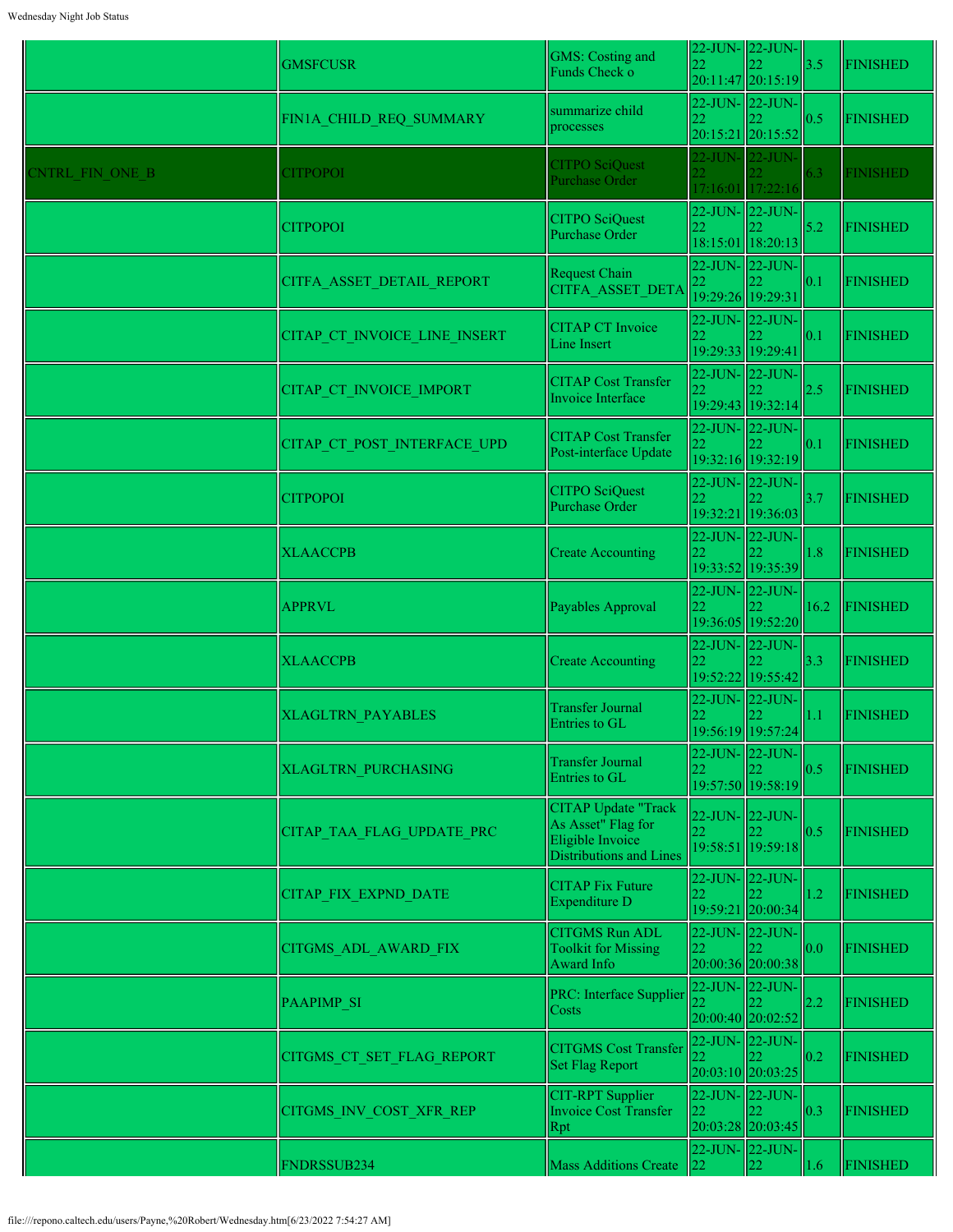|                 |                              |                                                                            |                                           | 20:03:47 20:05:20                           |                   |                 |
|-----------------|------------------------------|----------------------------------------------------------------------------|-------------------------------------------|---------------------------------------------|-------------------|-----------------|
|                 | CITFA APMACR REJ             | <b>CITFA-AP</b> Invoice<br>Lines Rejected by<br><b>APMACR</b>              | 22-JUN-22-JUN-<br>22                      | 20:05:22 20:06:44                           | 1.4               | <b>FINISHED</b> |
|                 | <b>FNDRSSUB46</b>            | <b>Post Mass Additions</b>                                                 | 22                                        | 22-JUN- 22-JUN-<br>20:05:22 20:05:44        | 0.4               | <b>FINISHED</b> |
|                 | <b>CITFA INV UPLOAD</b>      | <b>CITFA Asset Inventory</b><br>Upload P                                   | 22-JUN-22-JUN-<br>22<br>20:05:46 20:06:22 |                                             | 0.6               | <b>ABORTED</b>  |
|                 | <b>CITFA INV UPLOAD</b>      | <b>CITFA Asset Inventory</b><br>Upload P                                   | 22                                        | 22-JUN-22-JUN-<br>21:48:26 21:48:38         | 0.2               | <b>FINISHED</b> |
|                 | CITFA_ASSET_INV_POPULATE     | <b>CIT FA Asset Invoices</b><br>Populate                                   | $22$ -JUN- $\sqrt{22}$ -JUN-<br>22        | 21:48:40 21:48:45                           | 0.1               | <b>FINISHED</b> |
|                 | <b>PAXCPGAL</b>              | <b>PRC: Generate Asset</b><br>Lines for                                    | 22-JUN- 22-JUN-<br>22                     | 21:48:47 21:52:56                           | 4.2               | <b>FINISHED</b> |
|                 | <b>PAXCPCAL</b>              | <b>PRC: Interface Assets</b><br>to Oracl                                   | 22                                        | 22-JUN- 22-JUN-<br>21:52:58 21:53:02        | 0.1               | <b>FINISHED</b> |
|                 | CIT FA MAS ADDITION POPULATE | <b>CIT FA Mass</b><br>Additions Populate                                   | 22-JUN- 22-JUN-<br>22                     | 21:53:05 21:53:12                           | 0.1               | <b>FINISHED</b> |
|                 | CITAP REMIT EMAIL FOR AP     | <b>CITAP Add</b><br>Disbursement Email<br><b>Address to Remit</b><br>Email | 22-JUN- 22-JUN-<br>22                     | 21:53:19 21:53:24                           | $ 0.1\rangle$     | <b>FINISHED</b> |
|                 | FIN1B CHILD REQ SUMMARY      | summarize child<br>processes                                               | 22                                        | 22-JUN- 22-JUN-<br>21:53:26 21:53:56        | 0.5               | <b>FINISHED</b> |
|                 | CITFA ASSET DETAIL REPORT    | <b>Request Chain</b><br>CITFA ASSET DETA                                   | 22<br>00:31:00 00:44:22                   | 23-JUN- 23-JUN-                             | 13.4              | <b>FINISHED</b> |
|                 | <b>XLAACCPB</b>              | <b>Create Accounting</b>                                                   | 06:45:11 06:45:11                         | 23-JUN- 23-JUN-                             | 0.0               | Skip!Active     |
| CNTRL FIN ONE C | CITAR JPMORGAN REMITTANCE    | Citar Jpmorgan<br>Remittance                                               | 22-JUN-1<br>22.                           | $22$ -JUN-<br>19:29:26 19:30:23             | $\vert 0.9 \vert$ | <b>FINISHED</b> |
|                 | <b>GMSTAR</b>                | <b>GMS</b> : Interface<br>Invoices to Rec                                  | 22                                        | 22-JUN- 22-JUN-<br>19:29:26 19:29:52        | 0.4               | <b>FINISHED</b> |
|                 | <b>RAXMTR</b>                | Autoinvoice Master<br>Program                                              | 22                                        | 22-JUN- 22-JUN-<br>19:29:54 19:31:10        | 1.3               | <b>FINISHED</b> |
|                 | <b>PARTAR</b>                | <b>PRC: Tieback Invoices</b><br>from Rec                                   | 22                                        | 22-JUN- 22-JUN-<br>19:31:13 19:31:47        | 0.6               | <b>FINISHED</b> |
|                 | <b>ARACCPB</b>               | Submit Accounting                                                          | 22                                        | 22-JUN- 22-JUN-<br>19:31:49 19:33:50        | 2.0               | <b>FINISHED</b> |
|                 | <b>XLAGLTRN RECVBLS</b>      | <b>Transfer Journal</b><br>Entries to GL                                   | 22                                        | 22-JUN- 22-JUN-<br>22.<br>19:35:48 19:36:10 | 0.4               | <b>FINISHED</b> |
|                 | CITAR ON ACCOUNT FIX         | <b>CITAR Receipt On-</b><br><b>Account Balance Fix</b><br>Script           | 22                                        | 22-JUN-22-JUN-<br>22<br>19:36:12 19:36:18   | 0.1               | <b>FINISHED</b> |
|                 | CHILD REQ SUMMARY            | summarize child<br>processes                                               | 22-JUN- 22-JUN-<br>22                     | 19:36:20 19:36:50                           | 0.5               | <b>FINISHED</b> |
|                 |                              |                                                                            |                                           |                                             |                   |                 |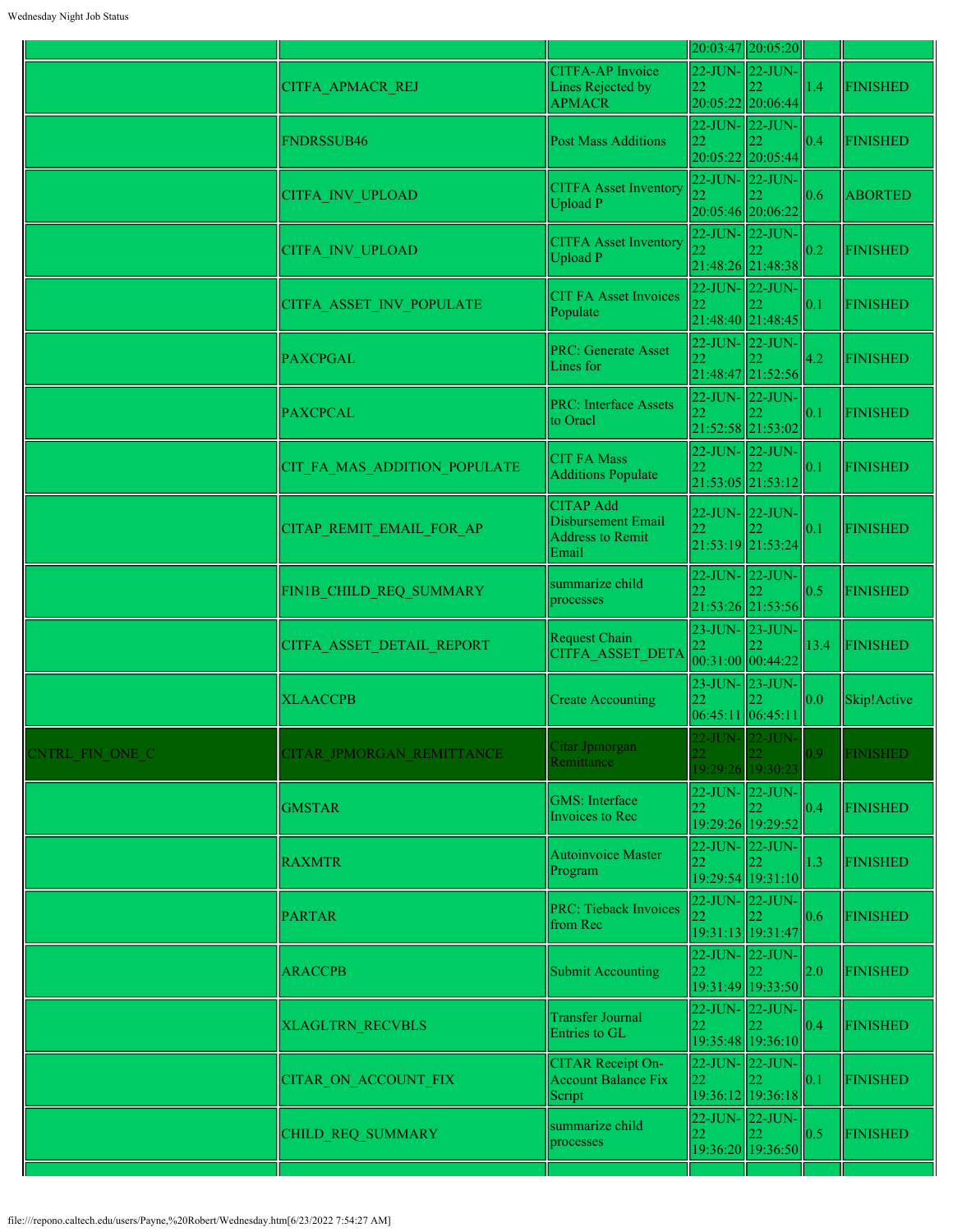|                 | CHILD_REQ_SUMMARY             | summarize child<br>processes                          | 22                      | $22$ -JUN- $\ $ 22-JUN-<br>21:31:52 21:32:22        | 0.5  | <b>FINISHED</b> |
|-----------------|-------------------------------|-------------------------------------------------------|-------------------------|-----------------------------------------------------|------|-----------------|
|                 | CHILD_REQ_SUMMARY             | summarize child<br>processes                          | 22                      | 22-JUN-22-JUN-<br>22:29:10 22:29:40                 | 0.5  | <b>FINISHED</b> |
| CNTRL FIN THREE | <b>GMSFCSTR</b>               | <b>GMS: Costing and</b><br>Funds Check o              | $22^{1}$                | 22-JUN- 22-JUN-<br>19:29:28 19:42:17                | 12.8 | <b>FINISHED</b> |
|                 | CHILD REQ SUMMARY             | summarize child<br>processes                          | 22                      | $22$ -JUN- $\vert$ 22-JUN-<br>19:36:20 19:36:50     | 0.5  | <b>FINISHED</b> |
|                 | <b>PASDUC BURDEN</b>          | PRC: Create and<br>Distribute Bur                     | 22                      | 22-JUN-22-JUN-<br>20:15:29 20:19:02                 | 3.6  | <b>FINISHED</b> |
|                 | <b>GMSRGDR MASS</b>           | <b>GMS: Generate Draft</b><br>Revenue fo              | 22                      | $22$ -JUN- $\vert$ 22-JUN-<br>20:19:04 20:27:13     | 8.2  | <b>FINISHED</b> |
|                 | <b>GMSTRGL</b>                | <b>GMS</b> : Interface<br><b>Revenue to Gene</b>      | 22                      | $22$ -JUN- $\vert$ 22-JUN-<br>20:27:15 20:27:58     | 0.7  | <b>FINISHED</b> |
|                 | <b>PAGCAE</b>                 | <b>PRC: Generate Cost</b><br><b>Accounting Events</b> | 20:28:00 20:30:57       | $22$ -JUN- $\vert$ 22-JUN-                          | 3.0  | <b>FINISHED</b> |
|                 | <b>PAXACCPB</b>               | <b>PRC: Create</b><br>Accounting                      | 22                      | 22-JUN-22-JUN-<br>20:31:00 20:35:42                 | 4.7  | <b>FINISHED</b> |
|                 | <b>PAXGLTRN GMS</b>           | <b>PRC: Transfer Journal</b><br>Entries to GL         | 22                      | 22-JUN-22-JUN-<br>20:35:44 20:37:06                 | 1.4  | <b>FINISHED</b> |
|                 | <b>GLLEZLSRS EXETER</b>       | <b>Gllezlsrs EXETER</b>                               | 22.                     | $22$ -JUN- $\vert$ 22-JUN-<br>20:37:08 20:37:10     | 0.0  | <b>FINISHED</b> |
|                 | <b>GLLEZLSRS BB</b>           | <b>Gllezlsrs BB</b>                                   | 22<br>20:37:19 20:37:21 | 22-JUN- 22-JUN-                                     | 0.0  | <b>FINISHED</b> |
|                 | <b>GLLEZLSRS QUICKPAY</b>     | Gllezlsrs Quickpay                                    | 22                      | $22$ -JUN- $\vert$ 22-JUN-<br>20:37:50 20:37:51     | 0.0  | <b>FINISHED</b> |
|                 | <b>GLPAUTOP</b>               | Program - Automatic<br>Posting                        | 22                      | $22$ -JUN- $22$ -JUN-<br>22<br>21:28:35 21:28:55    | 0.3  | <b>FINISHED</b> |
|                 | CITGL REFRESH APEX BALANCES   | <b>CITGL Refresh Apex</b><br><b>GL Query Balances</b> | 22                      | $22$ -JUN- $\vert$ 22-JUN-<br>21:29:36 21:34:25     | 4.8  | <b>FINISHED</b> |
|                 | <b>GMSFCUAE</b>               | <b>GMS: Update Actual</b><br>and Encumbr              | 22                      | 22-JUN-22-JUN-<br>21:29:36 21:30:43                 | 1.1  | <b>FINISHED</b> |
|                 | <b>PAXEXCPD</b>               | <b>EXC:</b> Transaction<br><b>Exception Det</b>       | 22                      | $22$ -JUN- $\vert$ 22-JUN-<br>21:30:45 21:31:45     | 1.0  | <b>FINISHED</b> |
|                 | <b>CITGMS REC INV</b>         | <b>CIT-RPT</b> Award and<br>Cash Collect              | 22                      | $22$ -JUN- $\vert$ 22-JUN-<br>21:31:47 21:31:47     | 0.0  | Skip!DayofWk    |
|                 | CITGMS RPT AWARD ANALYSIS CHN | Citgms Rpt Award<br>Analysis Chn                      | 22                      | $22$ -JUN- $\vert$ 22-JUN-<br>21:31:47 21:31:50     | 0.1  | Skip!DayofWk    |
|                 | <b>FNDGSCST</b>               | Gather Schema<br><b>Statistics</b>                    | 22                      | $22$ -JUN- $\vert$ 22-JUN-<br>21:31:47 21:31:47     | 0.0  | Skip!DayofWk    |
|                 | HR FNDGTST                    | Gather HR Table<br><b>Statistics</b>                  | 22                      | 22-JUN-22-JUN-<br>$ 22\rangle$<br>21:31:47 21:31:47 | 0.0  | Skip!DayofWk    |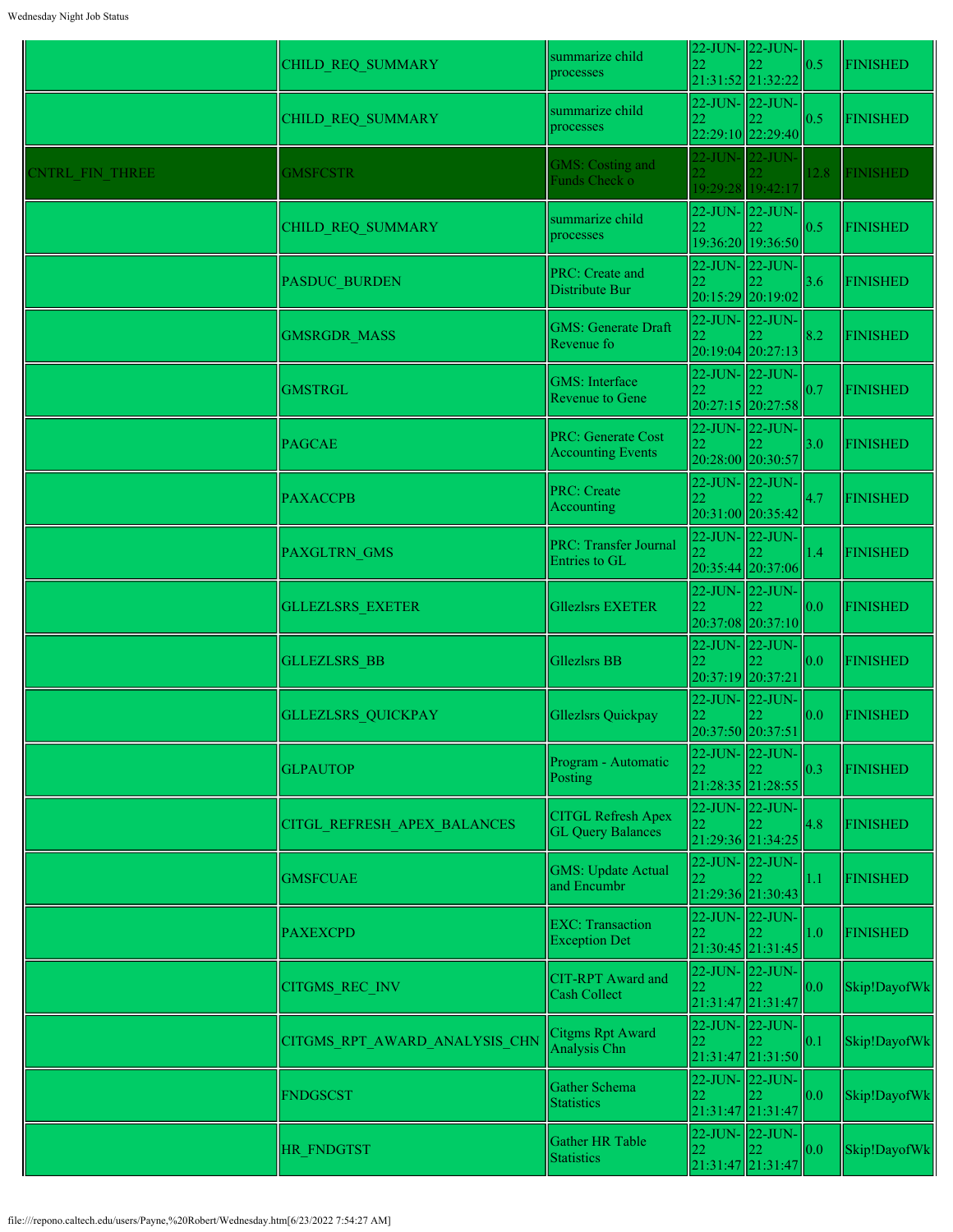|                             |                                 | Wkly-Mthly Unbilled                         |                       | $22$ -JUN- $\vert$ 22-JUN- |      |                  |
|-----------------------------|---------------------------------|---------------------------------------------|-----------------------|----------------------------|------|------------------|
|                             | UNBILLED_RECEIV_AND_EXPEND      | Rec-Expend                                  | 22                    | 21:31:47 21:31:50          | 0.1  | Skip!DayofWk     |
|                             | CHILD REQ SUMMARY               | summarize child                             | 22                    | $22$ -JUN- $\vert$ 22-JUN- | 0.5  | <b>FINISHED</b>  |
|                             |                                 | processes                                   | 21:31:52 21:32:22     |                            |      |                  |
|                             | CHILD REQ SUMMARY               | summarize child                             | 22                    | $22$ -JUN- $\vert$ 22-JUN- | 0.5  | <b>FINISHED</b>  |
|                             |                                 | processes                                   |                       | 22:29:10 22:29:40          |      |                  |
| <b>ENTRL FIN TWO</b>        | CITGL NEW PROJS CROSS VALID     | <b>GL New Projs And</b>                     | 22-JUN- 22-JUN-       |                            | 4.2  | <b>FINISHED</b>  |
|                             |                                 | <b>Cross Validat</b>                        |                       | 19:24:07 19:28:18          |      |                  |
|                             | ENSURE_CNTL_MANAGER_UP          | <b>DCAA New Awards</b>                      | 22-JUN-22-JUN-<br>22  |                            | 0.1  | <b>FINISHED</b>  |
|                             |                                 | and Projects                                | 19:24:08 19:24:11     |                            |      |                  |
|                             | <b>ARRXINVR</b>                 | <b>Transaction Register</b>                 | 22-JUN-22-JUN-<br>22  |                            | 0.5  | <b>FINISHED</b>  |
|                             |                                 |                                             |                       | 19:28:21 19:28:53          |      |                  |
|                             | <b>CITPO PTA INS</b>            | <b>CITPO</b> Insert PTA                     | 22-JUN- 22-JUN-<br>22 |                            | 0.2  | <b>FINISHED</b>  |
|                             |                                 | Records for W                               |                       | 19:28:56 19:29:09          |      |                  |
|                             | <b>CITGMS FIX EXPND DATE</b>    | <b>CITGMS Fix Future</b>                    | 22-JUN-22-JUN-<br>22  |                            | 0.1  | <b>FINISHED</b>  |
|                             |                                 | Expenditure                                 |                       | 19:29:11 19:29:16          |      |                  |
|                             | FIN TWO CHAINRUNSUMMARY         | Summarizes runtimes                         | 22-JUN-22-JUN-<br>22  |                            | 0.0  | <b>FINISHED</b>  |
|                             |                                 |                                             |                       | 19:29:18 19:29:18          |      |                  |
| <b>DAILY FINANCE MASTER</b> | FNDRSSUB1938                    | <b>CITHR GymFees</b><br>Extract and FTP for | 22-JUN- 22-JUN-       |                            | 0.0  | Skip!RunCal      |
|                             |                                 | <b>OGM</b>                                  |                       | 19:24:02 19:24:04          |      |                  |
|                             | CNTRL FIN_TWO                   | <b>CNTRL FIN TWO</b>                        | 22                    | $22$ -JUN- $\vert$ 22-JUN- | 5.3  | <b>FINISHED</b>  |
|                             |                                 |                                             | 19:24:06 19:29:25     |                            |      |                  |
|                             | CNTRL FIN ONE A                 | <b>CNTRL Fin ONE A</b>                      | 22-JUN-22-JUN-<br>22  |                            | 46.6 | <b>FINISHED</b>  |
|                             |                                 |                                             |                       | 19:29:25 20:15:58          |      |                  |
|                             | CNTRL FIN ONE B                 | <b>CNTRL Fin ONE B</b>                      | 22-JUN-22-JUN-<br>22  | 22                         |      | 144.6 FINISHED   |
|                             |                                 |                                             |                       | 19:29:25 21:54:02          |      |                  |
|                             | CNTRL FIN ONE C                 | <b>CNTRL Fin ONE C</b>                      | 22-JUN-22-JUN-<br>22  |                            | 7.5  | <b>FINISHED</b>  |
|                             |                                 |                                             | 19:29:25 19:36:57     |                            |      |                  |
|                             | CNTRL FIN THREE                 | <b>CNTRL Fin Three</b>                      | 22                    | $22$ -JUN- $\vert$ 22-JUN- |      | $125.0$ FINISHED |
|                             |                                 |                                             | 19:29:25 21:34:27     |                            |      |                  |
| FIN CITICERR REPORTS        | <b>CITICERR DINING SERVICES</b> | <b>CITIC Error Report</b>                   | 22-JUN- 22-JUN-       |                            | 0.0  | Skip!DayofWk     |
|                             |                                 |                                             |                       | 20:11:43 20:11:43          |      |                  |
|                             | <b>CITICERR LIBRARY</b>         | <b>CITIC Error Report</b>                   | 22-JUN- 22-JUN-<br>22 |                            | 0.2  | <b>FINISHED</b>  |
|                             |                                 |                                             |                       | $20:11:43$ 20:11:53        |      |                  |
|                             | CITICERR TELECOMMUNICATION      | <b>CITIC Error Report</b>                   | 22-JUN-22-JUN-<br>22  |                            | 0.1  | <b>FINISHED</b>  |
|                             |                                 |                                             |                       | 20:11:55 20:11:58          |      |                  |
|                             | <b>CITICERR WEB IC</b>          | <b>CITIC Error Report</b>                   | 22                    | $22$ -JUN- $\vert$ 22-JUN- | 0.1  | <b>FINISHED</b>  |
|                             |                                 |                                             |                       | 20:12:01 20:12:09          |      |                  |
|                             | CITICERR PHYSICAL PLANT         | <b>CITIC Error Report</b>                   | 22-JUN- 22-JUN-<br>22 |                            | 0.1  | <b>FINISHED</b>  |
|                             |                                 |                                             |                       | 20:12:11 20:12:14          |      |                  |
|                             | CITICERR_INFO_TECH_SVCS         | <b>CITIC Error Report</b>                   | 22-JUN- 22-JUN-<br>22 | 22                         | 0.1  | <b>FINISHED</b>  |
|                             |                                 |                                             |                       |                            |      |                  |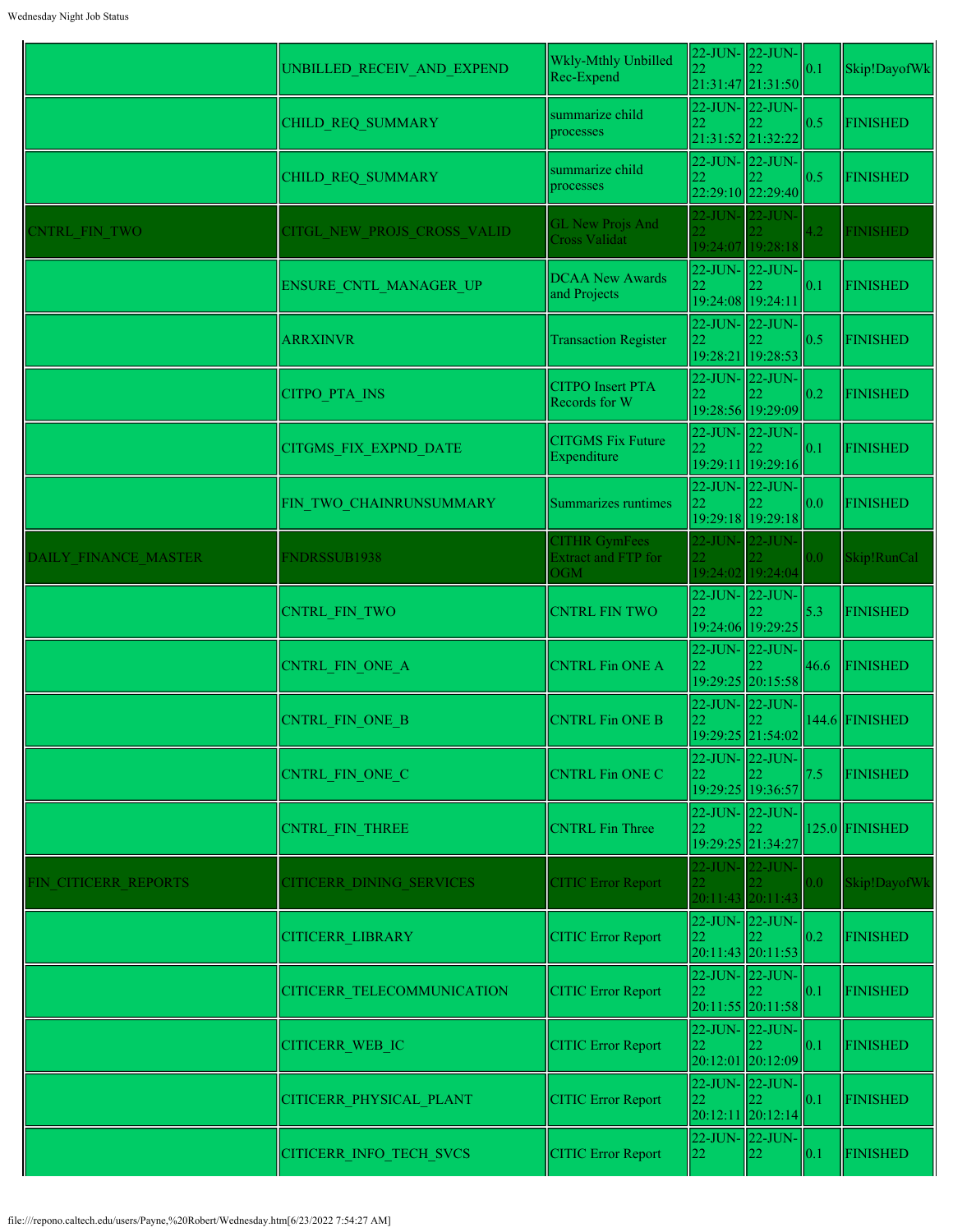|                 |                                  |                                                              |                         | 20:12:16 20:12:23                          |      |                       |
|-----------------|----------------------------------|--------------------------------------------------------------|-------------------------|--------------------------------------------|------|-----------------------|
|                 | <b>CITICERR ATHENAEUM</b>        | <b>CITIC Error Report</b>                                    | 22                      | 22-JUN-22-JUN-<br>20:12:26 20:12:28        | 0.0  | <b>FINISHED</b>       |
|                 | CITICERR_IMSS_ACS                | <b>CITIC Error Report</b>                                    | 22                      | 22-JUN-22-JUN-<br>20:12:31 20:12:40        | 0.2  | <b>FINISHED</b>       |
|                 | <b>CITICERR BUSINESS FINANCE</b> | <b>CITIC Error Report</b>                                    | 22                      | 22-JUN-22-JUN-<br>20:12:42 20:12:46        | 0.1  | <b>FINISHED</b>       |
|                 | CITICERR_CHEMISTRY_ADMIN         | <b>CITIC Error Report</b>                                    | 22                      | 22-JUN-22-JUN-<br>$20:12:48$  20:12:54     | 0.1  | <b>FINISHED</b>       |
|                 | <b>CITICERR BECKMAN</b>          | <b>CITIC Error Report</b>                                    | 22                      | 22-JUN- 22-JUN-<br>20:12:57 20:13:00       | 0.1  | <b>FINISHED</b>       |
|                 | <b>CITICERR KNICB BILLING</b>    | <b>CITIC Error Report</b>                                    | 22                      | 22-JUN- 22-JUN-<br>$20:13:02$ 20:13:10     | 0.1  | <b>FINISHED</b>       |
| FIN PAXACMPT    | PAXACMPT.1                       | PRC: Update Project<br><b>Summary Am</b>                     |                         |                                            |      | <b>NS</b>             |
|                 | PAXACMPT.2                       | PRC: Update Project<br>Summary Am                            |                         |                                            |      | <b>NS</b>             |
|                 | PAXACMPT.3                       | PRC: Update Project<br>Summary Am                            |                         |                                            |      | <b>NS</b>             |
|                 | PAXACMPT.4                       | PRC: Update Project<br><b>Summary Am</b>                     |                         |                                            |      | <b>NS</b>             |
| HR CARD UPDATE  | CITHR JOB CHANGES DATA           | <b>CITHR Job Changes</b><br>Data                             |                         | 22-JUN- 22-JUN-<br>19:30:02 19:30:07       | 0.1  | <b>FINISHED</b>       |
|                 | CITPY UPD EMRGLV USED PRC        | <b>CITPY Update Covid</b><br>Tracking EIT with<br>hours used | 22                      | 22-JUN- 22-JUN-<br>19:30:02 19:44:47       | 14.8 | <b>FINISHED</b>       |
|                 | CITIC ENVISION CUST SYNC         | <b>CITIC HR and PTA</b><br><b>Sync to Campus Card</b>        | 22                      | 22-JUN- 22-JUN-<br>19:30:09 19:32:33       | 2.4  | <b>FINISHED</b>       |
|                 | <b>CIT LEAVE BALANCES</b>        | <b>CITHR Kronos Leave</b><br><b>Balance Upd</b>              | 22                      | 22-JUN-22-JUN-<br>22<br>19:32:36 20:25:46  |      | 53.2 $\vert$ FINISHED |
|                 | CITHR_ACCRUALS_RESET             | <b>CITHR Kronos Leave</b><br><b>Balance Res</b>              | 22                      | 22-JUN- 22-JUN-<br>20:25:48 20:26:18       | 0.5  | <b>FINISHED</b>       |
|                 | <b>CITHR KRONOS EMP</b>          | <b>CITHR Kronos</b><br>Employee Update                       | 22                      | $22$ -JUN- $22$ -JUN-<br>20:26:21 20:30:16 | 3.9  | <b>FINISHED</b>       |
|                 | DAILY HR COMPLETION TIME FLAG    | Set Daily Hr<br>Completion Time Flag                         | 22                      | 22-JUN- 22-JUN-<br>$20:30:18$ 20:30:18     | 0.0  | Skip!DayofWk          |
|                 | DAILY HR COMPLETION TIME FLAG    | <b>Set Daily Hr</b><br>Completion Time Flag                  | 22                      | 22-JUN- 22-JUN-<br>21:47:34 21:47:34       | 0.0  | <b>FINISHED</b>       |
|                 | CITIC_ENVISION_CUST_SYNC         | <b>CITIC HR and PTA</b><br><b>Sync to Campus Card</b>        | 22<br>04:00:01 04:00:01 | 23-JUN- 23-JUN-                            | 0.0  | Skip!Active           |
| <b>HR DAILY</b> | CITPY CAL WK TAL                 | <b>CITPY Total Salary</b><br>Calculation                     | $22$ -JUN-              | $\frac{1}{22}$ -JUN-<br>20:00:01 20:00:23  | 0.4  | <b>FINISHED</b>       |
|                 | DAILY HR COMPLETION TIME FLAG    | Set Daily Hr<br>Completion Time Flag                         | 22                      | 22-JUN- 22-JUN-<br>$20:30:18$   20:30:18   | 0.0  | Skip!DayofWk          |
|                 | CITPY CAL WK TAL                 | <b>CITPY Total Salary</b>                                    | 22                      | 22-JUN- 22-JUN-<br>22                      | 0.4  | <b>FINISHED</b>       |